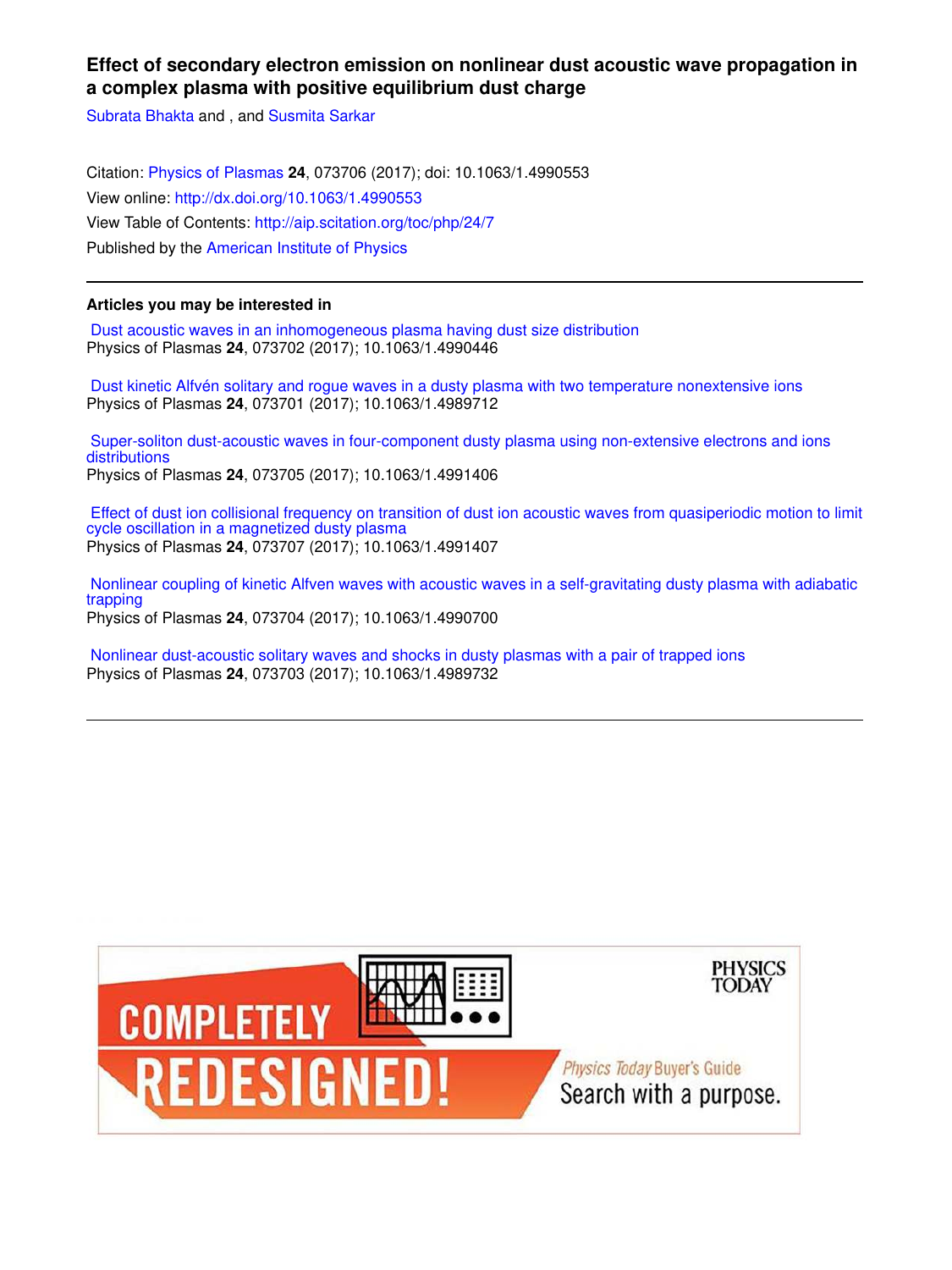

# Effect of secondary electron emission on nonlinear dust acoustic wave propagation in a complex plasma with positive equilibrium dust charge

Subrata Bhakta<sup>1,a)</sup> and Susmita Sarkar<sup>2,b)</sup>

 $1$ Department of Mathematics, S.A. Jaipuria College, Kolkata, India  $2D$ epartment of Applied Mathematics, University of Calcutta, Kolkata, India

(Received 23 February 2017; accepted 13 June 2017; published online 11 July 2017)

In this paper, we have investigated the effect of secondary electron emission on nonlinear propagation of dust acoustic waves in a complex plasma considering equilibrium dust charge positive and compared the results with those obtained in our recently published paper [Bhakta et al., Phys. Plasmas 24, 023704 (2017)] where the equilibrium dust charge was negative. In both papers, primary and secondary electrons are assumed to follow Boltzmann distribution with separate electron temperatures, ions are also Boltzmann distributed, and charged dust grains are inertial. Change in the nature of dust charge (negative to positive) gives rise to some opposite behaviour of wave propagation characteristics in dusty plasma when dust grains are charged by secondary electron emission mechanism. Both adiabatic and nonadiabatic dust charge variations have been separately considered in both the papers. The investigation in this paper shows that compressive dust acoustic soliton propagates in case of adiabatic dust charge variation whose amplitude increases and width decreases with an increase in the strength of the secondary electron emission. This is in contrast to the case of negative equilibrium dust charge which confirms the existence of rarefied dust acoustic soliton with decreasing amplitude and increasing width for an increase in the strength of the secondary electron emission. Nonadiabaticity of dust charge variation in both cases generates dust acoustic shock wave which is oscillatory for weak nonadiabaticity and monotonic for strong nonadiabaticity. For positive equilibrium dust charge, the amplitude of both oscillatory and monotonic shocks increases and oscillation of the oscillatory shock persists longer for stronger secondary electron emission. On the other hand for negative equilibrium dust charge, the amplitude of both the oscillatory and monotonic shocks diminishes with increasing secondary electron emission. Published by AIP Publishing.

[http://dx.doi.org/10.1063/1.4990553]

### I. INTRODUCTION

Charging of dust grains by secondary electron emission (SEE) is an important grain charging process in space and astrophysical plasmas. When an energetic electron hits a dust grain and enters the material, it excites secondary electrons which ultimately leaves the material.<sup>1</sup> This effect has been studied in material science,<sup>2</sup> astrophysics, $3-5$  and space plasmas.6,7 Such energetic electrons are also present in earth's atmosphere which generate different auroral phenomena.<sup>8</sup> Secondary electron emission has also an effect on the charge state of satellites when they orbit low over the poles within the auroral regions.<sup>9</sup>

Secondary electron current produced by emitted electrons flows out of the dust grains. This may cause either negative or positive grain charging accordingly as the magnitude of the secondary electron yield (ratio of the emitted electrons to the incident electrons) is low or high. This magnitude depends on the energy of the incident electrons and the nature of the dust material. $10-16$ 

Observations made during Apollo missions indicated that the Moon's surface and lunar dust grains are electrostatically charged, positively during the lunar day and negatively during the lunar night. Observations confirmed that submicron sized positively charged particles at low surface potentials generally charge more positively when exposed to low energy electrons (<25 eV) and discharge at higher energies  $(>100 \text{ eV})$ . Thus, the secondary electron emission yields are higher for smaller particles than the larger.<sup>27</sup> On the other hand, dust grains will be charged positively independent of the grain size in case of solar light illumination because of the low plasma temperature. For large plasma temperature, smaller grains achieve very high potential. $34$  In this paper, we shall consider only positive equilibrium dust charge, i.e., higher secondary electron emission to study the effect of secondary electron emission on nonlinear dust acoustic wave propagation in a complex plasma. Similar study has been recently reported considering the negative equilibrium dust charge. $28$  Main objective of this paper is to compare the results obtained in these two cases.

Secondary electron emission from dust grains influences wave propagation characteristics in dusty plasmas. Gupta *et al.*<sup>17,18</sup> first studied the linear theory of low frequency dust acoustic and dust ion acoustic wave propagation in the presence of secondary electron emission in complex plasma.<sup>19</sup> The presence of nonthermal electrons has also been considered to study its linear theory. $20$  Later, this secondary electron emission effect on the growth rate of Jeans instability was investigated in the presence of both thermal and nonthermal ions. $21-23$  Nonlinear theory of dust acoustic

a)E-mail: subratabhakta88@gmail.com

b)E-mail: susmita62@yahoo.co.in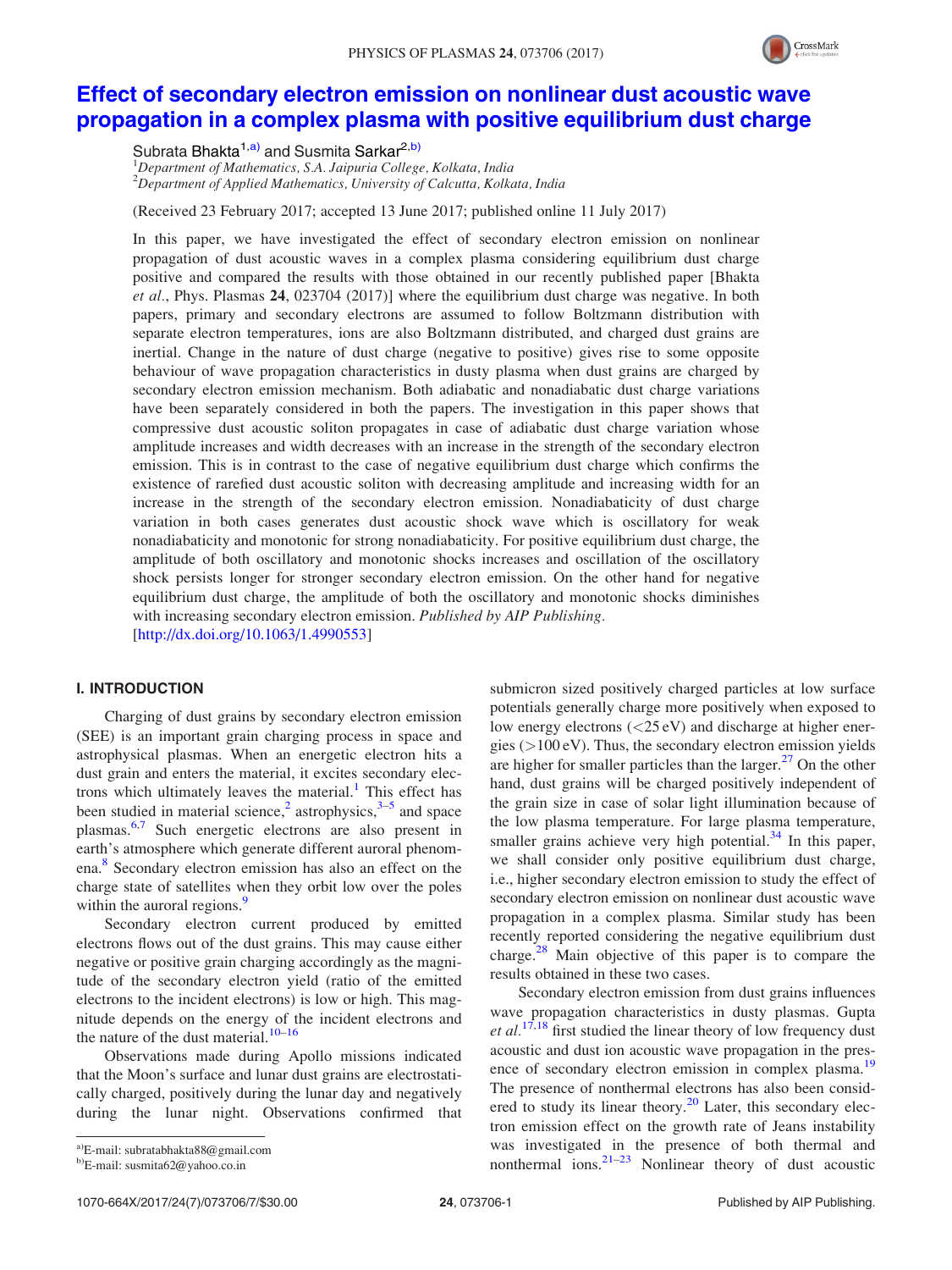wave propagation in the presence of secondary electron emission has been recently reported considering the negative equilibrium dust charge and both adiabatic and nonadiabatic dust charge variations.<sup>28</sup>

Adiabatic dust charge variation is a fast grain charging process whose effect on nonlinear dust acoustic wave propagation has been studied by several authors in both unmagnetized and magnetized dusty plasmas.<sup>29–33</sup> But none of them considered the effect of secondary electron emission. Our present analysis shows that in the presence of positively charged dust grains with adiabatic dust charge variation, secondary electron emission generates compressive dust acoustic soliton whose amplitude increases and width decreases with an increase in the strength of secondary electron emission. Thus for strong secondary electron emission, dust acoustic soliton moves faster when equilibrium dust charge is positive. This is in contrary to the case when equilibrium dust charge is negative as in the presence of negatively charged dust grains, rarefied dust acoustic soliton propagates whose amplitude decreases, width increases, and consequently velocity decreases with increasing secondary electron emission. $28$ 

On the other hand, nonadiabatic dust charge variation is a slow grain charging process. It induces Burger like dissipative effect which gives rise to dust acoustic shock wave. This compresses dust density across the shock and hence may be a mechanism of star formation. Star birth always takes place in dusty environment. Nonadiabatic dust charge variation thus plays an important role in the star forming regions of the universe, e.g., inside the orion nebula in the milky way or in the tarantula, the brightest star forming region of the universe.37–39

The theory of the nonadiabatic dust charge variation was first developed by Gupta et  $al^{24}$  which was applied to study the nonlinear evolution of small amplitude low frequency waves in dusty plasmas.<sup>25,26,31,35</sup> Recently, Wang et  $al^{36}$  studied this effect in strongly coupled dusty plasmas. But in none of those studies, effect of secondary electron emission was considered. Secondary electron emission effect in the study of nonlinear dust acoustic wave propagation in the presence of nonadiabatic dust charge variation has been first time reported by us considering equilibrium dust charge negative.<sup>28</sup> Since two stable equilibrium dust charge states exist in a dusty plasma when dust grains are charged by secondary electron emission mechanism, out of which one is negative and the other is positive, we have considered in this paper the presence of positive equilibrium dust charge to study the same phenomena reported in Ref. 28 for equilibrium dust charge negative. Both results have been compared in the present paper.

Our results in this paper show that in the presence of positively charged dust grains, nonadiabaticity of dust charge variation induces dust acoustic shock wave which is dispersion dominated and hence oscillatory for weak nonadiabaticity and dissipation dominated and hence monotonic for strong nonadiabaticity. For both weak and strong nonadiabaticities, the dissipation (nonadiabaticity induced) coefficient and hence the dissipation–dispersion ratio decrease at stronger secondary electron emission. Hence, higher secondary electron emission helps to lose monotonicity and gain dispersive character of the dust acoustic shock wave. In addition, the amplitude of both oscillatory and monotonic shocks in this case increases with increasing secondary electron emission. This is just the opposite situation for the case when equilibrium dust charge is negative where higher secondary electron emission diminishes the amplitude of both oscillatory and monotonic shocks and increases the monotonicity of the dust acoustic shock wave.

Stability analysis of the KdV-Burger equation in this paper shows that the equilibrium point with zero potential is a saddle and hence is unstable whereas the equilibrium point with nonzero potential is a stable node or stable focus, provided a cut off condition is satisfied. This cut off reduces with increasing secondary electron emission which enhances the chance of the nonzero equilibrium point being a stable focus that pronounces the oscillatory character of the dust acoustic shock wave. This is just opposite to Ref. 28.

Positively charged dust grains generated by secondary electron emission exist in solar wind environment whose surface potential is independent of the grain size. Our proposed model may be applicable in this case as we have not considered grain size variation.

#### II. BASIC EQUATIONS

The dust acoustic wave is a very low frequency wave whose thermal velocity is very small compared to both electron and ion thermal velocities. So, it does not respond to both electrons and ions, and hence, electron and ion inertia can be neglected in its study. Only dust inertia in this case is important. Hence, plasma under our consideration consists of Boltzmann distributed primary and secondary electrons, ions, and positively charged inertial dust grains. Primary and secondary electron temperatures are assumed unequal. These four components satisfy the quasineutrality condition

$$
n_{io} + z_{d0}n_{d0} = n_{eo} + n_{so}, \t\t(1)
$$

where  $n_{io}$ ,  $n_{eo}$ ,  $n_{so}$ , and  $n_{d0}$  are equilibrium number densities of ions, primary electrons, secondary electrons, and dust grains, respectively, and  $z_{d0}$  is the number of charges on dust grains in equilibrium. This quasi-neutrality condition differs from the quasi-neutrality condition for negative equilibrium dust charge.<sup>28</sup> For positive equilibrium dust charge, the density ratio  $\frac{n_{i0}}{n_{e0}}$  is less than  $(1 + \frac{n_{s0}}{n_{e0}})$ , whereas for negative equilibrium dust charge, it is greater than one.

The normalized basic equations satisfied by the Boltzmann distributed primary electrons, secondary electrons, ions, and inertial charged dust grains are

$$
N_e = \exp{(\Phi)}, \tag{2}
$$

$$
N_i = \exp\left(-\frac{\Phi}{\sigma_i}\right),\tag{3}
$$

$$
N_s = \exp\left(\frac{\Phi}{\sigma_s}\right),\tag{4}
$$

$$
\frac{\partial N_d}{\partial T} + \frac{\partial}{\partial X} (N_d V_d) = 0, \tag{5}
$$

$$
\frac{\partial V_d}{\partial T} + V_d \frac{\partial V_d}{\partial X} = -\frac{Q_d}{\alpha_d} \frac{\partial \Phi}{\partial X},\tag{6}
$$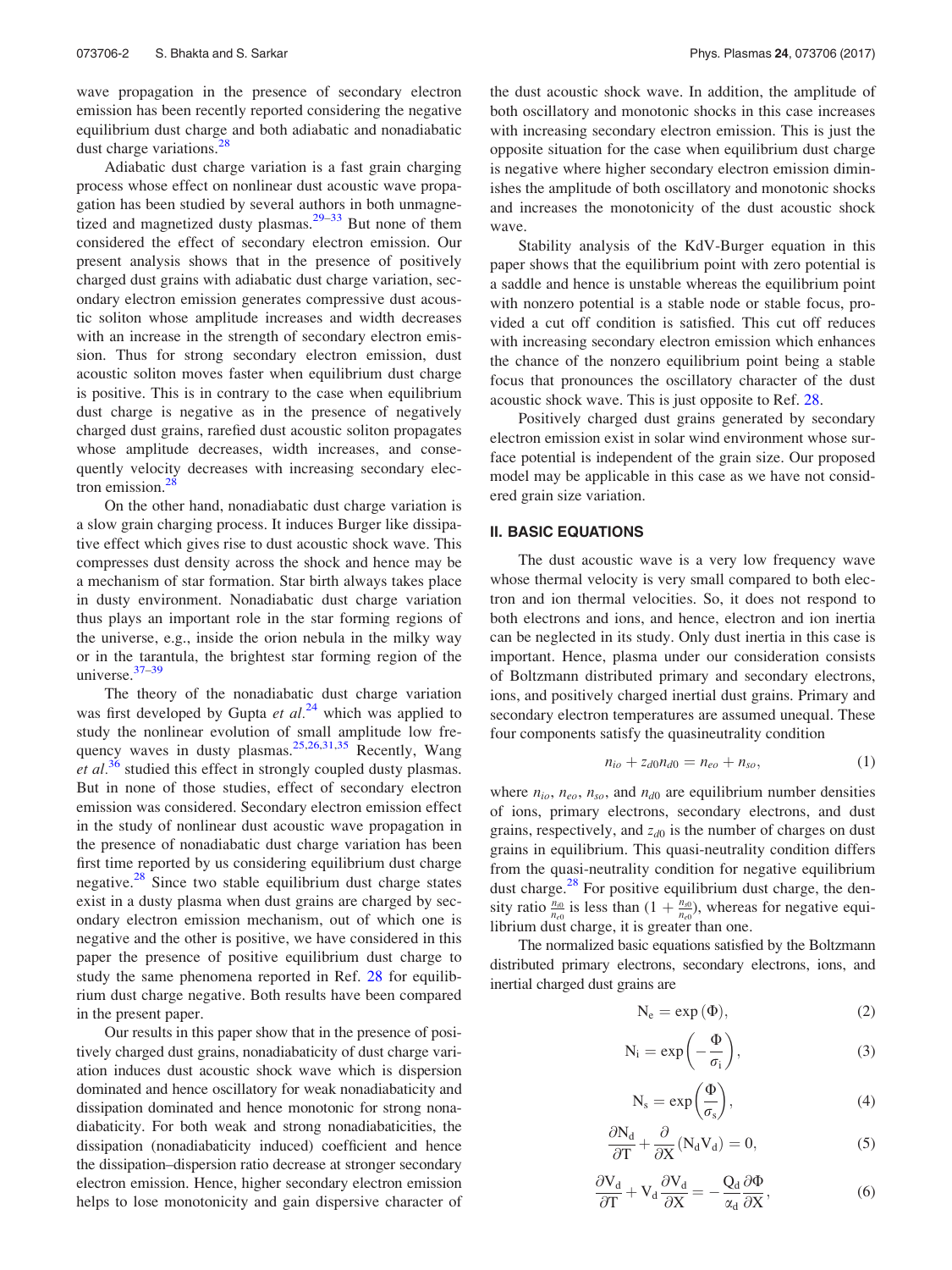$$
\left(\frac{\omega_{\text{pd}}}{\nu_d}\right) \left(\frac{\partial Q_d}{\partial T} + V_d \frac{\partial Q_d}{\partial X}\right) = \frac{1}{\nu_d} \left(\frac{\bar{I}_i + \bar{I}_e + \bar{I}_e^s}{z_{d0}e}\right),\tag{7}
$$

$$
\frac{\partial^2 \Phi}{\partial X^2} = -\frac{1}{\left(1 + \frac{\delta_i}{\sigma_i} + \frac{\delta_s}{\sigma_s}\right)} \left(\delta_i \exp\left(-\frac{\Phi}{\sigma_i}\right) - \exp(\Phi)\right)
$$

$$
-\delta_s \exp\left(\frac{\Phi}{\sigma_s}\right) + (1 - \delta_i + \delta_s) Q_d N_d \right). \tag{8}
$$

Here, the primary electron, secondary electron, ion, and dust number densities  $n_e$ ,  $n_s$ ,  $n_i$ ,  $n_d$ , dust fluid velocity  $u_d$ , electrostatic potential energy  $e\phi$ , dust charge  $q_d$ , and the independent space, time variables x, t are normalized in the following way:

$$
X = x/\lambda_d; \quad T = \omega_{pd}t; \quad N_d = n_d/n_{d0}; \quad N_i = n_i/n_{i0};
$$
  
\n
$$
N_e = n_e/n_{e0}; \quad N_s = n_s/n_{s0}; \quad V_d = u_d/c_d;
$$
  
\n
$$
\Phi = \frac{e\phi}{T_e}; \quad Q_d = q_d/ez_{d0}, \quad q_{do} = z_{do}e,
$$
  
\n(9)

where  $\lambda_{\rm D} = \left(\frac{T_{\rm eff}}{4\pi z_{\rm d0}n_{\rm d0}e^2}\right)^{1/2}$  is the dusty plasma Debye length and  $c_d = \sqrt{\frac{z_{d0}T_{eff}}{m_d}}$  $\sqrt{\frac{z_{d0}T_{eff}}{m_d}}$  is the dust acoustic speed, implying  $c_d^2$  $= \lambda_{\rm D}^2 \omega_{\rm pd}^2$ . The effective temperature T<sub>eff</sub> is defined by the relation

$$
\frac{1}{T_{\text{eff}}} = \frac{1}{z_{do} n_{do}} \left( \frac{n_{io}}{T_i} + \frac{n_{eo}}{T_e} + \frac{n_{so}}{T_s} \right). \tag{10}
$$

Here,  $T_e$ ,  $T_s$ , and  $T_i$  are primary electron, secondary electron, and ion temperatures, respectively, and  $\sigma_i = \frac{T_i}{T_e}$ ,  $\sigma_s = \frac{T_s}{T_e}$ ,  $\delta_i = \frac{n_{io}}{n_{eo}}, \ \delta_s = \frac{n_{so}}{n_{eo}}, \ \alpha_d = \frac{(1-\delta_i+\delta_s)}{(1+\frac{\delta_i}{\delta_i}+\frac{\delta_s}{\delta_i})}$  $\frac{(1-\delta_i+\delta_s)}{(1+\frac{\delta_i}{\sigma_i}+\frac{\delta_s}{\sigma_s})}$ ,  $z=z_{d0}e^2/r_0T_e$ ,  $q_{do}$  is the equilibrium dust charge, and  $r_0$  is the grain radius.

The nondimensionalized expressions  $\bar{I}_i$  and  $\bar{I}_e$  for ion and primary electron current flowing to the dust grains and  $\bar{I}_e^s$ e for the secondary electron current flowing out of the dust grains are

$$
\bar{I}_i = \pi r_0^2 e \sqrt{\frac{8T_i}{\pi m_i}} n_{i0} \exp\left(-\frac{\Phi}{\sigma_i}\right) \exp\left(-\frac{zQ_d}{\sigma_i}\right),\tag{11}
$$

$$
\overline{I}_e = -\pi r_0^2 e \sqrt{\frac{8T_e}{\pi m_e}} n_{e0} \exp{(\Phi)} (1 + zQ_d),\tag{12}
$$

$$
\overline{I}_{e}^{s} = 3.7 \delta_{M} \pi r_{0}^{2} e \sqrt{\frac{8T_{e}}{\pi m_{e}}} n_{e0} \exp (\Phi) \left( 1 + \frac{zQ_{d}}{\sigma_{s}} \right)
$$

$$
\times \exp \left( zQ_{d} - \frac{zQ_{d}}{\sigma_{s}} \right) F_{5,B} \left( \frac{E_{M}}{4T_{e}} \right), \tag{13}
$$

where  $m_i$ ,  $m_e$  are ion and electron masses and  $\delta_M$  is the maximum yield of secondary electrons which occurs when the impinging electrons have the maximum kinetic energy  $E_M$ . The function  $F_{5,B}(x)$  is given by<sup>10</sup>

$$
F_{5,B}(x) = x^2 \int_B^{\infty} u^5 \exp[-(xu^2 + u)]du, \text{ where}
$$

$$
x = \frac{E_M}{4T_e} \text{ and } B = \sqrt{\frac{eq_d}{r_0T_e}}.
$$
(14)

The expressions for  $\bar{I}_i$ ,  $\bar{I}_e$  and  $\bar{I}_e^s$  $\frac{s}{e}$  in (11), (12), and (13) here are different from their expressions for negative equilibrium dust charge.<sup>28</sup> The differences in the quasi neutrality condition  $(1)$  and the current expressions  $(11)$ – $(13)$  are the origin of the difference in the behaviour of wave propagation characteristics for the two cases of equilibrium dust charge negative and positive.

The grain charging frequency in this case has been calculated in the form,

$$
\nu_d = -\frac{\partial (\bar{I}_i + \bar{I}_e + \bar{I}_e^s)}{\partial Q_d} \Big|_{Q_d = z_d e}
$$
  
= 
$$
\frac{a}{\sqrt{2\pi}} \frac{\omega_{pi}^2}{V_{thi}} \Bigg[ \exp\left(-\frac{z}{\sigma_i}\right) + \frac{\alpha_{2s}\sqrt{\mu_i \sigma_i}}{\delta_i} \Bigg],
$$
(15)

where

$$
\alpha_{2s} = 1 - 3.7 \delta_{M} \exp\left(z - \frac{z}{\sigma_{s}}\right)
$$

$$
\times \left\{\frac{1}{\sigma_{s}} + \left(1 + \frac{z}{\sigma_{s}}\right)\left(1 - \frac{1}{\sigma_{s}}\right)\right\} F_{5,B_{0}}\left(\frac{E_{M}}{4T_{e}}\right). \quad (15a)
$$

The grain charge number z is not arbitrary. It satisfies the condition  $\delta_i$  ( $\equiv \frac{n_{io}}{n_{eo}}$ ) less than  $(1 + \delta_s)$  as the equilibrium dust charge is positive. The equilibrium current balance equation in this case gives<sup>28</sup>

$$
\delta_{\rm i} = \sqrt{\mu_{\rm i}} \frac{(1+z)\alpha_{\rm 1s}}{\sqrt{\sigma_{\rm i}}} \exp\left(\frac{z}{\sigma_{\rm i}}\right) \text{ as a function of } z \left(= z_{d0} e^2 / r_0 T_e\right),\tag{16}
$$

with  $\alpha_{1s} = 1 - 3.7\delta_M \exp{(z - \frac{z}{\sigma_s})} F_{5,B_0}\left(\frac{E_M}{4T_c}\right) (1 + \frac{z}{\sigma_s})/(1 + z),$ and  $\mu_i = \frac{m_i}{m_e}$ .

Thus, z must be determined from the inequality

$$
\sqrt{\frac{m_i}{m_e}} \frac{(1+z)\alpha_{1s}}{\sqrt{\sigma_i}} \exp\left(\frac{z}{\sigma_i}\right) < 1 + \delta_s. \tag{17}
$$

### III. REDUCTIVE PERTURBATION ANALYSIS: ADIABATIC AND NONADIABATIC DUST CHARGE **VARIATION**

Now for the study of small amplitude structures in dusty plasma in the presence of secondary electron emission with positive equilibrium dust charge, we employ the reductive perturbation technique, using the stretched coordinates  $\xi = \varepsilon^{1/2}$  $(X - \lambda T)$  and  $\tau = \varepsilon^{3/2}T$  where  $\varepsilon$  is a small parameter and  $\lambda$  is the wave velocity normalized by  $c_d$ . The variables  $N_d$ ,  $V_d$ ,  $\Phi$ , and  $Q_d$  are then expanded as

$$
N_{d} = 1 + \varepsilon N_{d1} + \varepsilon^{2} N_{d2} + \cdots
$$
  
\n
$$
V_{d} = \varepsilon V_{d1} + \varepsilon^{2} V_{d2} + \cdots
$$
  
\n
$$
\Phi = \varepsilon \Phi_{1} + \varepsilon^{2} \Phi_{2} + \cdots
$$
  
\n
$$
Q_{d} = 1 + \varepsilon Q_{d1} + \varepsilon^{2} Q_{d2} + \varepsilon^{3} Q_{d3} + \cdots
$$
 (18)

Here,  $Q_d$  has been started from  $+1$  which was started from  $-1$  for negative equilibrium dust charge.<sup>28</sup> Proceeding in the same way as in Ref. 28 with adiabatic dust charge variation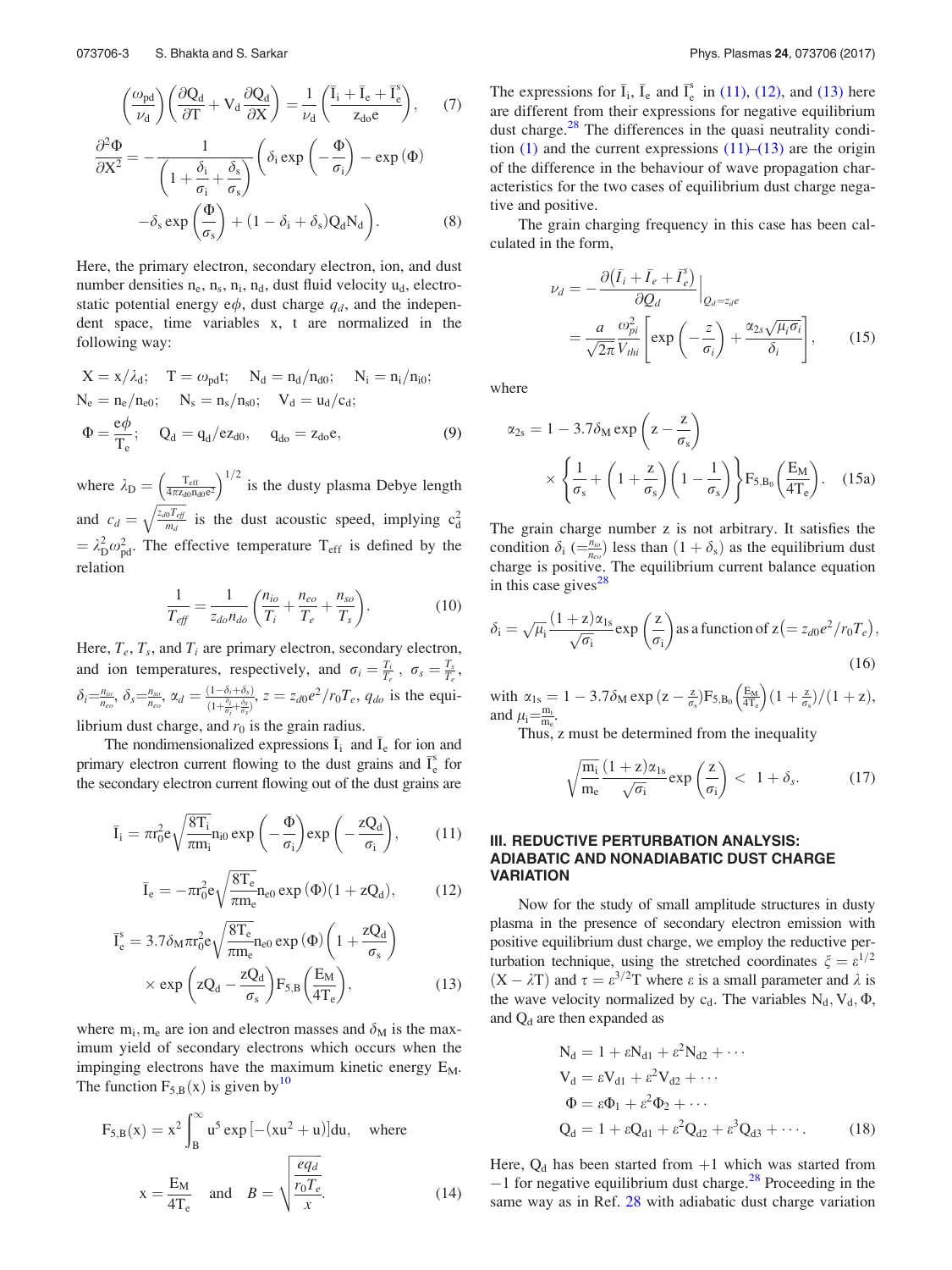(dust charging frequency  $\nu_d$  is very high compared to dust plasma frequency  $\omega_{pd}$ , implying  $\frac{\omega_{pd}}{\nu_d} \approx 0$ ), we obtain the KdV equation

$$
\frac{\partial \Phi_1}{\partial \tau} + a \Phi_1 \frac{\partial \Phi_1}{\partial \xi} + b \frac{\partial^3 \Phi_1}{\partial \xi^3} = 0, \tag{19}
$$

where

$$
a = b \left[ \frac{3}{\lambda^2 \alpha_d} + 2 \alpha_d \gamma_d + \gamma_2 \right], \quad b = \frac{\lambda^3}{2} = \frac{1}{2} (1 - \alpha_d \beta_d)^{-3/2}, \quad (20)
$$

with

$$
\beta_d = \frac{\beta_b}{z\beta_a},\tag{21}
$$

$$
\beta_a = \frac{z\delta_i}{\sigma_i^2} - \frac{\delta_i}{\sigma_i} - \sqrt{\frac{\mu_i}{\sigma_i}} + 3.7\delta_M F_{5,B} \sqrt{\frac{\mu_i}{\sigma_i}} \left[ \frac{1}{\sigma_s} \exp\left(z - \frac{z}{\sigma_s}\right) + (1+z) \left\{ \left(1 - \frac{1}{\sigma_s}\right) + z \left(1 - \frac{1}{\sigma_s}\right)^2 \right\} \right];
$$
\n
$$
\beta_b = \frac{\delta_i}{\sigma_i} - \frac{z\delta_i}{\sigma_i^2} + \sqrt{\frac{\mu_i}{\sigma_i}} (1+z) - 3.7\delta_M F_{5,B} \sqrt{\frac{\mu_i}{\sigma_i}} \left(1 + \frac{z}{\sigma_s}\right)
$$
\n
$$
\times \left\{ 1 + \left(z - \frac{z}{\sigma_s}\right) \right\}
$$

and

$$
\gamma_d = \frac{\gamma_c}{z\beta_a}, \quad \gamma_c = \gamma_{c1} + \gamma_{c2} + \gamma_{c3}, \tag{22}
$$
\n
$$
\gamma_{c1} = 0.5 \left[ \sqrt{\frac{\mu_i}{\sigma_i}} (1+z) - \frac{\delta_i}{\sigma_i^2} - 3.7 \delta_M F_{5,B} \sqrt{\frac{\mu_i}{\sigma_i}} \left( 1 + \frac{z}{\sigma_s} \right) \right];
$$
\n
$$
\gamma_{c2} = \left[ \sqrt{\frac{\mu_i}{\sigma_i}} - \frac{\delta_i}{\sigma_i^2} - 3.7 \delta_M F_{5,B} \sqrt{\frac{\mu_i}{\sigma_i}} \left\{ \frac{1}{\sigma_s} + \frac{1}{\sigma_s} \left( z - \frac{1}{\sigma_s} \right) \right.\right.
$$
\n
$$
+ \left( 1 + \frac{z}{\sigma_s} \right) \left( 1 - \frac{1}{\sigma_s} \right) \right] \left( z\beta_d \right)
$$
\n
$$
\gamma_{c3} = \left[ -\frac{\delta_i}{2\sigma_i^2} - 3.7 \delta_M F_{5,B} \sqrt{\frac{\mu_i}{\sigma_i}} \left\{ \frac{1}{\sigma_s} \left( 1 - \frac{1}{\sigma_s} \right) \right.\right.
$$
\n
$$
+ \left( 1 - \frac{1}{\sigma_s} \right)^2 \left( \frac{1 + 3z/\sigma_s}{2} \right) \right] \left( z\beta_d \right)^2.
$$
\n(22)

 $\gamma_2 =$  $\frac{\delta_{\rm i}}{\sigma_{\rm i}^2} - \frac{\delta_{\rm s}}{\sigma_{\rm s}^2} - 1$  $(1+\frac{\delta_{\rm i}}{\sigma_{\rm i}}+\frac{\delta_{\rm S}}{\sigma_{\rm S}})$  $\left(\frac{\delta_{\rm i}}{2} - \frac{\delta_{\rm s}}{2} - 1\right)$ with normalized phase velocity of the dust acoustic wave  $\lambda = \frac{1}{\sqrt{1 - \alpha_d \beta_d}}$  provided  $\alpha_d \beta_d \neq 1$ . These expressions are different from the corresponding expressions in Ref. 28. Thus, final expressions of the coefficient of nonlinearity a and the coefficient of dispersion b are different in the two cases of equilibrium dust charge positive and negative.

The travelling wave solution of this KdV equation (19) is the bell-shaped soliton

$$
\Phi_1 = \Phi_{1m} \operatorname{sech}^2 \left[ \frac{(\xi - M\tau)}{w} \right],\tag{23}
$$

with amplitude  $\Phi_{lm} = \frac{3M}{a}$  and width  $w = 2\sqrt{\frac{b}{M}}$  provided  $\alpha_d \beta_d \neq 1$ . M is the Mach number. Expressions of amplitude and width of the dust acoustic soliton in this case differ from those of Ref. 28 as final expressions of a and b are different in these two cases. Moreover, dependence of the amplitude and width on  $\delta_M$  through  $\alpha_{1s}$  indicates their change with the strength of secondary electron emission which will be shown numerically in Sec. IV of this paper.

In the same way for nonadiabatic dust charge variation where  $\frac{\omega_{pd}}{\nu_d}$  is small but finite, assumption of  $\frac{\omega_{pd}}{\nu_d} = \nu \sqrt{\varepsilon}$  (where  $\varepsilon$  is small and  $\nu$  is of order unity) gives the standard KdV-Burger equation<sup>28</sup>

$$
\frac{\partial \Phi_1}{\partial \tau} + a\Phi_1 \frac{\partial \Phi_1}{\partial \xi} + b \frac{\partial^3 \Phi_1}{\partial \xi^3} = \mu \frac{\partial^2 \Phi_1}{\partial \xi^2},\tag{24}
$$

with same a and b as in (20) and  $\mu = -\frac{\lambda^4 \nu \beta_a}{2 \sigma \beta_a}$  $\frac{\partial^4 \nu \beta_d}{\partial \sigma \beta_a} \left[ \delta_i \exp \left( - \frac{z}{\sigma_i} \right) \right]$  $+\alpha_{2s}\sqrt{\mu_{i}\sigma_{i}}$ . The Burger coefficient  $\mu$  (different from the expression in Ref. 28) is arising exclusively due to nonadiabaticity of grain charge variation.<sup>28</sup> Here,  $\mu$  is also a function of the secondary electron yield  $\delta_M$  and hence changes with the change in the strength of the secondary electron emission. Variation of  $\mu$  with  $\delta_M$  will be shown in Sec. IV.

Nature of the shock whether monotonic or oscillatory can be determined from the study of local stability of the equilibrium points of the KdV-Burger equation (24). On transforming to the wave frame  $\eta = V\tau - \xi$ , where V is the wave velocity, this equation reduces to the ordinary differential equation

$$
b\frac{d^2\Phi_1}{d\eta^2} + \mu \frac{d\Phi_1}{d\eta} + \left[\frac{a\Phi_1^2}{2} - V\Phi_1\right] = 0,\tag{25}
$$

which has two fixed points  $\left(\Phi_1 = 0, \frac{d\Phi_1}{d\eta} = 0\right)$  and  $\left(\Phi_1\right)$  $=\frac{2V}{a}, \frac{d\Phi_1}{d\eta}=0.$ The first one  $(\Phi_1 = 0, \frac{d\Phi_1}{d\eta} = 0)$  with zero potential is a saddle point and hence unstable in nature. The second one  $\left(\Phi_1 = \frac{2V}{a}, \frac{d\Phi_1}{d\eta} = 0\right)$  with nonzero potential is a stable node for  $\frac{\mu^2}{4b} > V$  and a stable focus for  $\frac{\mu^2}{4b} < V$ . Since the coefficient of dissipation  $\mu$  changes with secondary electron yield  $\delta_M$ , this cut off also changes with change in the strength of secondary electron emission which will be determined numerically.

#### IV. NUMERICAL ESTIMATION

In our numerical calculation, we have used MgO material for which  $\delta_M$  takes values 3–25, E<sub>M</sub>(eV)  $\approx$  400–1500,  $\kappa T_e \approx 2$  eV,  $\kappa T_s \approx 3$  eV.<sup>10</sup> Since  $\delta_M$  is the ratio of the emitted electrons to the incident electrons, for positively charged dust grains  $\delta_M$  has higher values. We have taken its two values 22 and 24. Also  $\delta_s \left( = \frac{n_{s0}}{n_{e0}} \right) = 0.8$  and  $M = 1.2$ have been considered. Figure 1 has been plotted for  $\delta_i \left( = \frac{n_{i0}}{n_{e0}} \right)$ versus z to fix the range of z satisfying the quasineutrality condition (1). This range is 0.1 to 0.25. Rest of the figures have been plotted within this range of z. Figures 2 and 3 have been plotted for the amplitude and width of the dust acoustic soliton against normalized grain charge number z at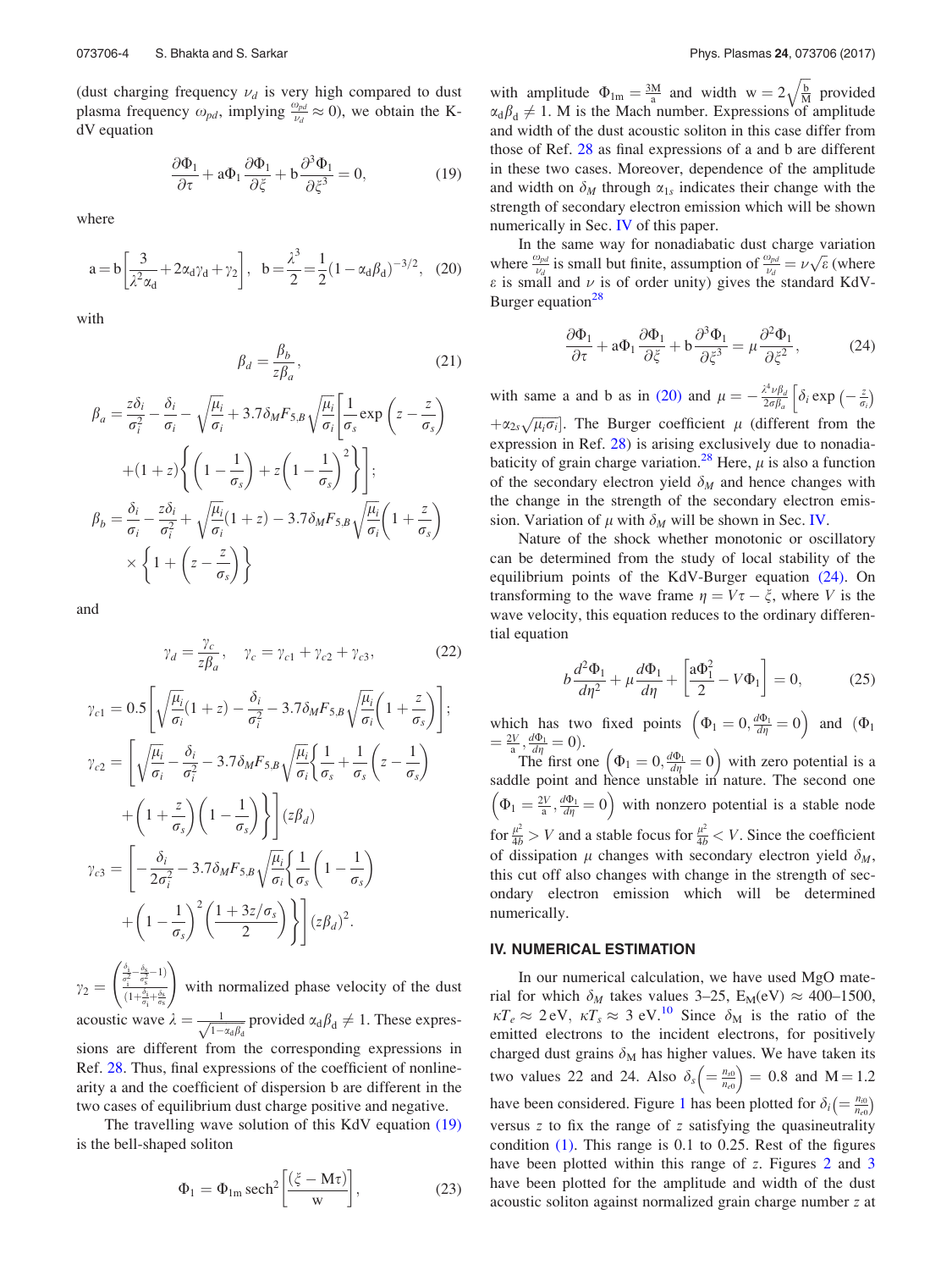

FIG. 1. Plot of  $\delta_i \left( = \frac{n_{i0}}{n_{e0}} \right)$  versus  $z \left( = \frac{z_{do}e^2}{r_0T_e}\right)$  for equilibrium dust charge negative.

 $\delta_{\rm M} = 22$  and 24 for the case of adiabatic dust charge variation. Consequent soliton profiles have been plotted in Fig. 4. These three figures show that in the presence of positively charged dust grains, secondary electron emission generates compressive dust acoustic soliton whose amplitude increases and width decreases with increasing secondary electron yield  $\delta_{\rm M}$ . This is in contrast to the case when equilibrium dust charge is negative. Secondary electron emission with negative equilibrium dust charge generates rarefied dust acoustic soliton whose amplitude decreases and width increases with increasing secondary electron emission.<sup>28</sup> Thus for positive equilibrium dust charge, increasing secondary electron emission increases soliton velocity, whereas it is reduced for negative equilibrium dust charge.

Figures 5 and 6 have been plotted for the coefficient of dissipation  $\mu$  versus z, and Figs. 7 and 8 have been plotted for the dissipation-dispersion ratio  $\mu/b$  versus z with  $\delta_{\rm M} =$ 22 and 24 at  $\nu = 0.5$  (weak nonadiabaticity) and  $\nu = 5.0$ (strong nonadiabaticity), respectively. These figures show that dissipation-dispersion ratio  $\mu/b$  is less than 1 for weak nonadiabaticity ( $\nu = 0.5$ ) and greater than 1 for strong



FIG. 2. Plot of the amplitude  $\phi_{1m}$  of the Dust Acoustic Soliton versus z for different  $\delta_M$  in case of adiabatic dust charge variation.



FIG. 3. Plot of the width  $w$  of the Dust Acoustic Soliton versus  $z$  for different  $\delta_M$  in case of adiabatic dust charge variation.

nonadiabaticity ( $\nu = 5.0$ ). This implies for weak nonadiabaticity dust acoustic shock wave is oscillatory, whereas for strong nonadiabaticity it is monotonic . These are confirmed from Figs. 9 and 10, respectively. Moreover, coefficient of dissipation  $\mu$  and the magnitude of the dissipation-dispersion ratio  $\mu/b$  at both  $\nu = 0.5$  (weak nonadiabaticity) and  $\nu = 5.0$ (strong nonadiabaticity) decrease with increasing secondary electron emission. Thus, increasing secondary electron emission in this case reduces monotonicity and gains dispersive character of dust acoustic shock wave. This is opposite to the Ref. 28 where increasing secondary electron emission increased monotonicity of dust acoustic shock wave for equilibrium dust charge negative.

Figures 11 and 12 have been plotted for  $\mu^2/4b$  versus z for  $\delta_M = 22, 24$  at  $\nu = 0.5$  and  $\nu = 5$ , respectively. These two figures show that magnitude of  $\mu^2/4b$  is lower for higher secondary electron emission. This enhances the chance of satisfying the cut-off condition  $\frac{\mu^2}{4b} < V$  in the permissible range of z which enhances the chance of the nontrivial equilibrium point being a stable focus. This pronounces oscillatory nature of the dust acoustic shock wave which is just opposite to the situation of Ref. 28.



FIG. 4. Plot of the compressive Dust Acoustic Soliton for different  $\delta_M$  in case of adiabatic dust charge variation.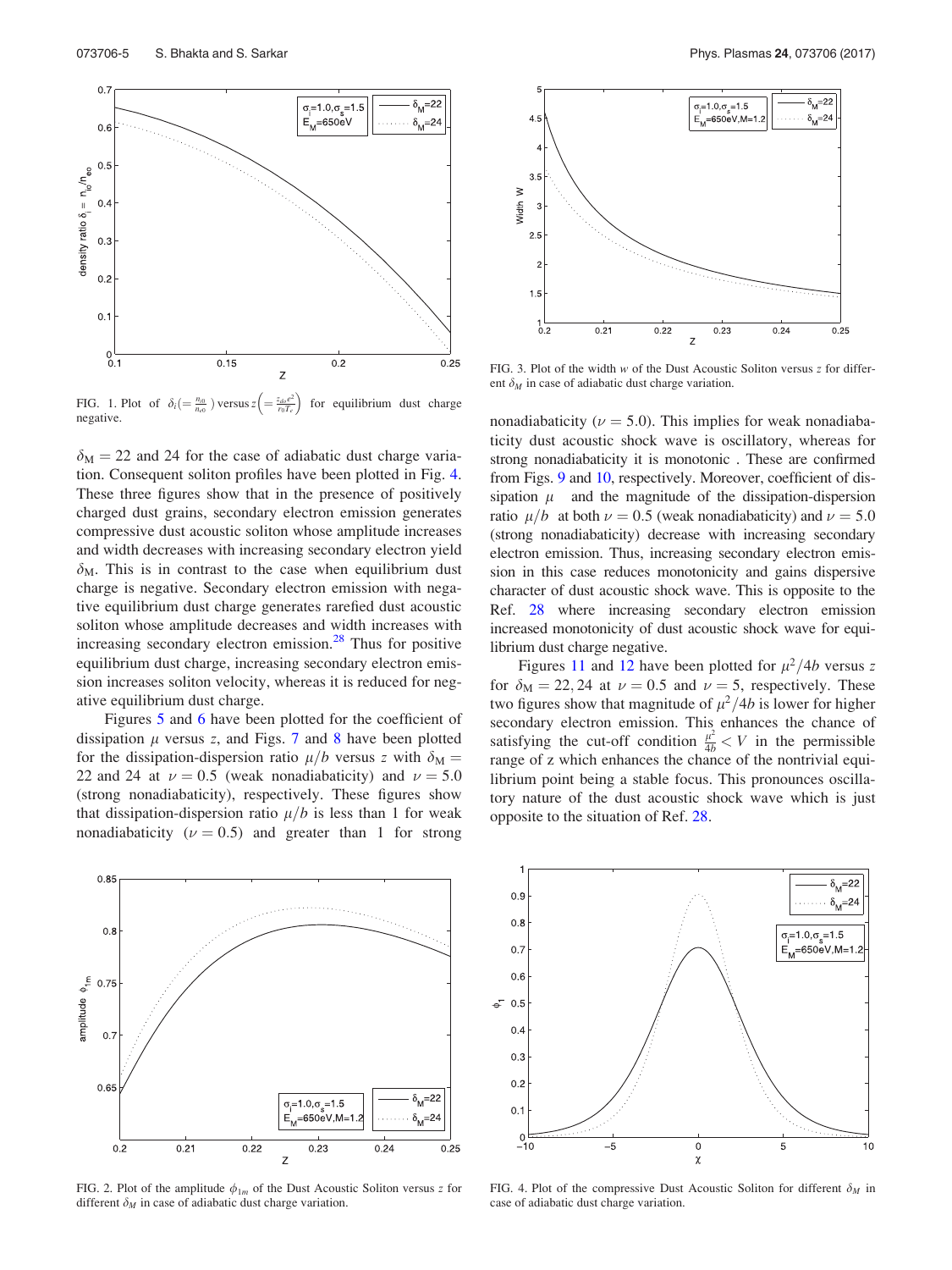

FIG. 5. Plot of the coefficient of the Burgers term  $\mu$  versus z for different  $\delta_M$ at  $\nu = 0.5$  in case of nonadiabatic dust charge variation.



FIG. 6. Plot of the coefficient of the Burgers term  $\mu$  versus z for different  $\delta_M$ at  $\nu = 5.0$  in case of nonadiabatic dust charge variation.



FIG. 7. Plot of the ratio  $\mu/b$  versus z for different  $\delta_M$  at  $\nu = 0.5$  in case of nonadiabatic dust charge variation.



FIG. 8. Plot of the coefficient of the Burger term  $\mu/b$  versus z for different  $\delta_M$  when  $\nu = 5.0$ .



FIG. 9. Oscillatory shock wave for different values of  $\delta_M$  at  $\nu = 0.5$  in case of nonadiabatic dust charge variation.



FIG. 10. Monotonic shock wave for different values of  $\delta_M$  at  $\nu = 5$  in case of nonadiabatic dust charge variation.